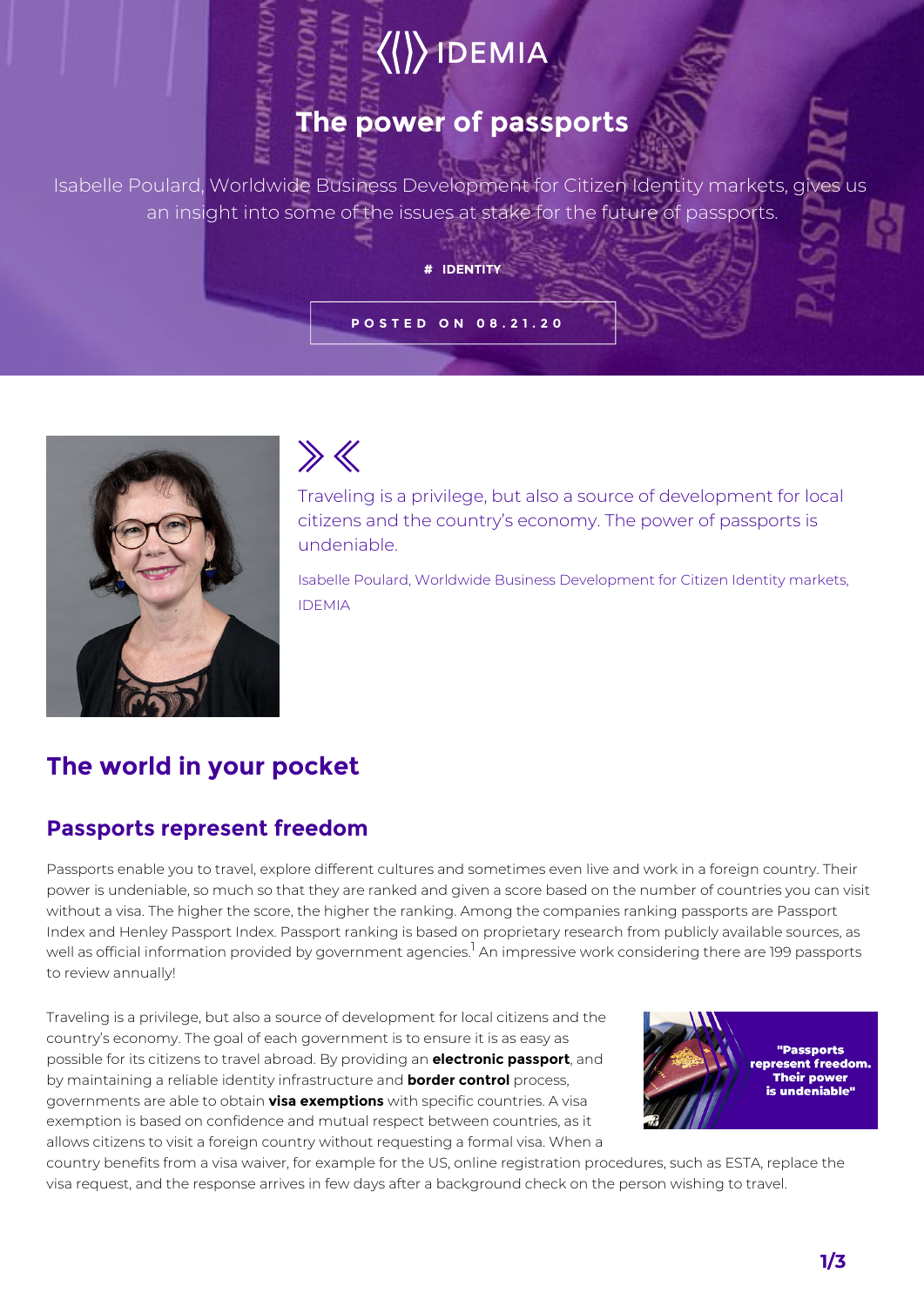## **Passport security is a root of trust between countries**

The confidence between countries, and by consequence the power of a passport, is established on several factors that encompass political and economic aspects, as well as the capacity to apply counter-terrorism laws. However, a fundamental element remains the checks on delivered identities. It is all about the capacity of a country to maintain a high level of security against identity fraud: starting with birth registration or the creation of a new identity, **identity management** throughout the citizen's life, the use and checks of the identity (i.e. at the border) and the logging of lost and stolen documents. Not forgetting the secure management and issuance process of passports to prevent the issuance of legitimate documents under false identity (first passport application/passport renewal).

Creating a **secure passport ecosystem** based on reliable identity proofing, including biometric verification, and the endto-end security of the ePassport issuance system, is a significant element in passport ranking. This is regardless of how the document is designed to **resist to fraud attempts** once it is in circulation, and potentially lost or stolen.

**Secure passports** are not just electronic documents that comprise a chip with the holder's personal data – the portrait and optionally the fingerprints. The physical booklet and the design of the data page are key to managing resistance to counterfeiting and forgery, keeping in mind that the chip can be voluntarily deactivated by usurpers.

# **Four main types of passport fraud**

A secure passport design enables bona fide travelers to enjoy a stress-free trip, safe in the knowledge that their proof of identity is one of the most cutting-edge **ID documents** available. However, a question often asked is: "If my passport is personalized with my photo and personal details, who else could use it? Why do we need to secure passports?" While these are legitimate questions, passports are so valuable that fraudsters are willing to go to unimaginable lengths to obtain and alter an ID document that does not belong to them. Identity theft is all too real and affects millions of people around the globe. INTERPOL has registered more than 80 million stolen or lost travel documents in total.<sup>2</sup>

There are four main types of passport fraud:

- $\rightarrow$  **Counterfeiting**: the creation of a completely new but fake document that may integrate parts of a genuine document
- $\rightarrow$  **Forgery**: the alteration of personal data of a lost or stolen document, where a fraudster has modified the photo and/or date of birth, etc.
- **Impostor**: when a genuine document is used by someone who looks very similar to the actual passport holder
- $\rightarrow$  **Fraudulently Obtained Genuine (FOG) document**: an authentic passport obtained through deception by submitting either a false or a counterfeit identity proof.

## **Three layers of defense**



**Fraudsters** are persistently looking for ways to **counterfeit** passports. The good news is that governments and passport providers have teamed up to make sure passports are as secure and tamper-proof as possible. **Securing a passport** starts with the use of a polycarbonate material for the data page (the page with your portrait and name). The properties of this plastic enable a combination of sophisticated security features on the surface or in the thickness of the page, with tactile or optical effects, in the visible of invisible spectrum. The **security features**

are complex or impossible to reproduce, but are easy to inspect for border guards.

Then comes the training of border guards who have mere moments to verify the document. Hence the interest of a *less is more* approach here, with a selection of a few but very strong security features which provide a very high level of confidence. The additional security checks intervene if the first level of inspection raises doubts.